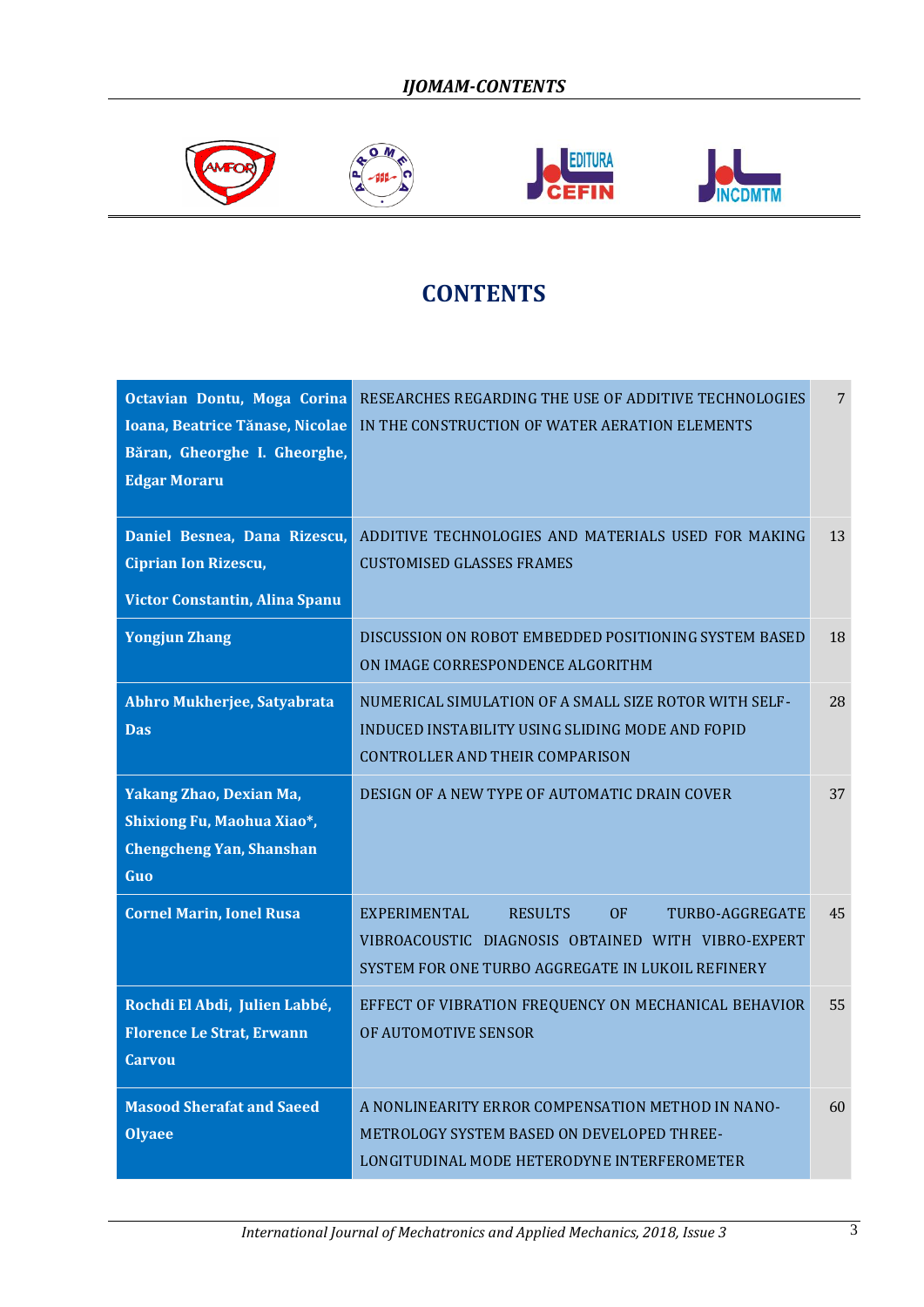| <b>Edgar Moraru, Daniel Besnea,</b><br>Octavian Dontu, Gheorghe I.<br><b>Gheorghe, Victor Constantin</b>                                 | APPLICATIONS OF ADDITIVE TECHNOLOGIES IN REALIZATION OF<br><b>CUSTOMIZED DENTAL PROSTHESESR</b>                                                                     | 66  |
|------------------------------------------------------------------------------------------------------------------------------------------|---------------------------------------------------------------------------------------------------------------------------------------------------------------------|-----|
| <b>Yan WANG</b>                                                                                                                          | MECHANICAL FAULT DIAGNOSIS BASED ON FUZZY CLUSTERING<br><b>ALGORITHM</b>                                                                                            | 72  |
| <b>Gheorghe I. Gheorghe</b>                                                                                                              | INTELLIGENT<br>MECHATRONICS AND<br>CYBER-MECHATRONICS<br>ECOSYSTEMS DEVELOPED IN "ECOSIN- MECATRON" RESEARCH<br><b>INFRASTRUCTURE</b>                               | 82  |
| <b>Ahmed Sachit Hashim, Bogdan</b><br>Grămescu, Constantin Nițu                                                                          | PIPE LEAKAGEDETECTION USING HUMIDITY AND MICROPHONE<br><b>SENSORS - A REVIEW</b>                                                                                    | 93  |
| Xin BU, Qian GU, Xinwu WANG                                                                                                              | EXPERIMENTAL STUDY ON SEISMIC PERFORMANCE OF THREE-<br>DIMENSIONAL BEAM TO COLUMN CONNECTION WITH T-STUB                                                            | 98  |
| <b>Mihai-Nicolae Popescu and</b><br><b>Mihai Avram</b>                                                                                   | STUDY ON THE CURRENT STATE OF RESEARCH IN THE FIELD OF<br>ARTIFICIAL CLAMPING SYSTEMS USING ASTRINGENT ELECTRO<br><b>ADHESION TECHNOLOGY</b>                        | 110 |
| <b>Ahmed Sachit Hashim, Bogdan</b><br>Grămescu, Constantin Nițu                                                                          | PIPE CRACKS DETECTION METHODS - A REVIEW                                                                                                                            | 114 |
| Gheorghe<br>Gheorghe,<br>I.<br><b>Nicolae</b><br><b>Octavian</b><br>Donțu,<br>Băran, Corina Moga, Mihaela<br>Constantin, Eugen Tămășanu  | RESEARCHES ON THE MEASUREMENT OF THE<br><b>DISSOLVED</b><br>OXYGEN CONCENTRATION IN STATIONARY WATERS                                                               | 120 |
| Liliana-Laura Badita, Valentin<br><b>Adrian</b><br><b>Marian</b><br>Gornoava,<br>Vocurek, Aurel Zapciu, Iulian-<br><b>Sorin Munteanu</b> | <b>FILMS</b><br><b>THIN</b><br><b>USED</b><br>T <sub>O</sub><br><b>IMPROVE</b><br><b>THE</b><br>FUNDAMENTAL<br><b>CHARACTERISTICS OF THE MECHATRONIC COMPONENTS</b> | 127 |
| Lopot František, Daniel<br>Hadraba, Petr Kubový, Jan<br><b>Hošek</b>                                                                     | AUTOMATED SYSTEM FOR REMOTE DEFECT INSPECTION                                                                                                                       | 139 |
| Amin S Abdullah Abdullah,<br><b>Gabriel</b><br>Alionte,<br><b>Cristian</b><br><b>Constantin Nitu</b>                                     | ANKLE-KNEE REHABILITATION SYSTEM                                                                                                                                    | 145 |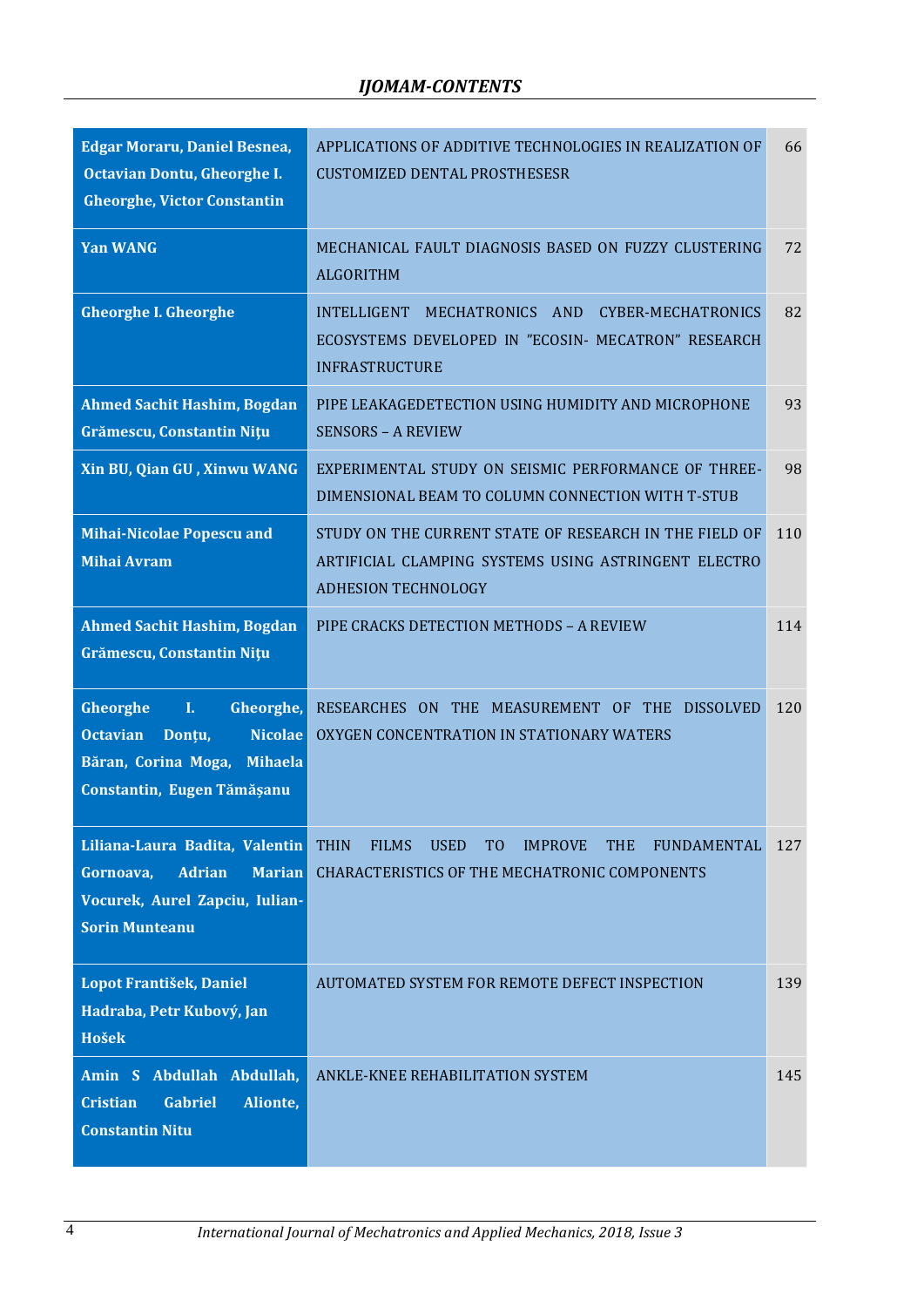| <b>Chucong Zhong</b>                                                                                                                       | MECHANICAL AND ELECTRICAL AUTOMATIC CONTROL SYSTEM<br><b>BASED ON PLC</b>                                                                                                                                                                        | 150 |
|--------------------------------------------------------------------------------------------------------------------------------------------|--------------------------------------------------------------------------------------------------------------------------------------------------------------------------------------------------------------------------------------------------|-----|
| <b>Mihai</b><br>Valerian-<br>Avram,<br>Emanuel Sârbu, Alina-Rodica<br>Spânu, Constantin Bucșan                                             | INTELLIGENT HYDRAULIC POWER GENERATING GROUP                                                                                                                                                                                                     | 157 |
| <b>M.Amin</b><br>Changizi,<br><b>Davut</b><br><b>Erdem Sahin, Ion Stiharu</b>                                                              | A CLOSED FORM SOLUTION FOR NON-LINEAR DEFLECTION OF<br>NON-STRAIGHT LUDWICK TYPE BEAMS USING LIE SYMMETRY<br><b>GROUPS</b>                                                                                                                       | 163 |
| Juanjuan Li                                                                                                                                | FAULT POINT STATE MONITORING OF ELEVATOR DOOR BASED<br>ON MODULUS MAXIMUM WAVELET TRANSFORM                                                                                                                                                      | 170 |
| <b>Leandro</b><br>Pereira,<br>José<br>Machado,<br>Carvalho,<br><b>Vítor</b><br><b>Demétrio</b><br><b>Filomena Soares,</b><br><b>Matos</b>  | MECHATRONIC SYSTEM FOR THE PROMOTION OF PHYSICAL<br><b>ACTIVITY IN PEOPLE WITH MOTOR LIMITATIONS</b>                                                                                                                                             | 177 |
| Tudor Catalin<br>Apostolescu,<br><b>Silviu</b><br>Georgeta<br>Ionascu,<br>Petrache,<br>Lucian<br>Bogatu,<br><b>Laurentiu Adrian Cartal</b> | DESIGN AND ANALYSIS FOR MOTORS CONTROL OF A 4-DOF<br>PARALLEL ROBOT                                                                                                                                                                              | 184 |
| Ileana Nicoleta Popescu, Ivona<br><b>Camelia Petre, Veronica Despa</b>                                                                     | <b>ANALYTICAL</b><br>AND<br>EXPERIMENTAL<br><b>STUDIES</b><br><b>WEAR</b><br>0 <sub>N</sub><br>BEHAVIOUR OF CAST AND HEAT TREATED ALSI12CUMGNI AND<br>ALZN6MGCU MATRIX COMPOSITES REINFORCED WITH CERAMIC<br>PARTICLES, UNDER SLIDING CONDITIONS | 191 |
| George Baboianu, Constantin<br>Nitu and Constantin Daniel<br>Comeaga                                                                       | <b>CURRENT</b><br><b>STATE</b><br><b>OF</b><br>ANTHROPOMETRIC<br><b>PARAMETERS</b><br>MEASUREMENT WITH RELEVANCE FOR ADVANCED LENS<br>OPTOMETRIC COMPENSATION                                                                                    | 199 |
| <b>Maohua</b><br>Xiao,<br><b>Jun</b><br>Guo,<br><b>Xueyong Chen, Meng Xu, Meng</b><br>Chen, Xiao Zhao                                      | STUDY ON THE RELIABILITY OF PLUGGING AND DETACHING<br><b>FISHEYE CONTACT</b>                                                                                                                                                                     | 206 |
| Mihai-Constantin<br>Balaşa,<br>Simona Mihai, Viviana Filip,<br><b>Alexis-Daniel</b><br>Negrea,<br><b>Gheorghița Tomescu</b>                | MODELLING THE TIBIAL BONE USING CAD TECHNIQUES,<br>STARTING FROM THE 3D SCAN MODEL                                                                                                                                                               | 213 |